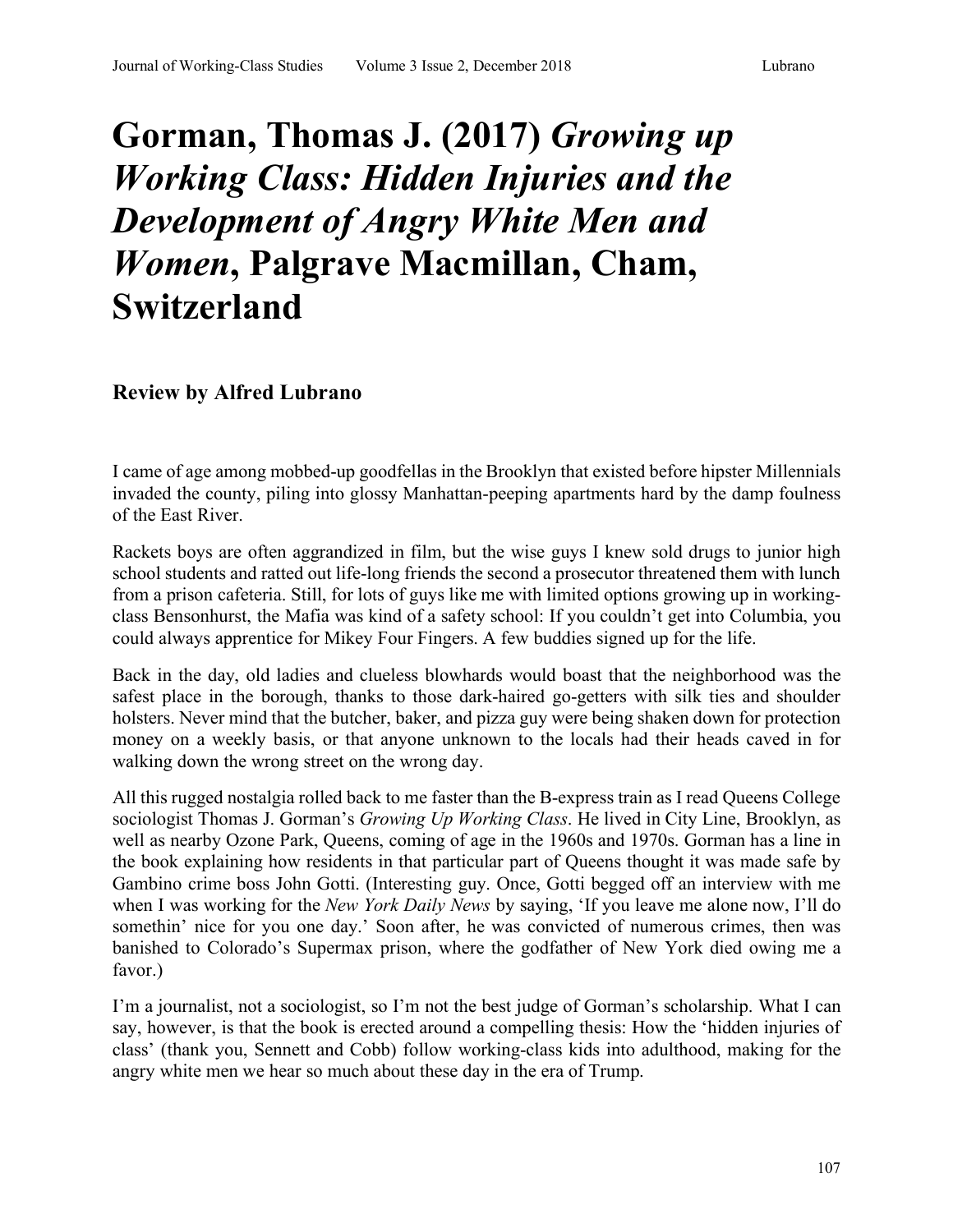I'm not sure Gorman really proves this. He recounts social media postings by former neighbors to take the temperature of later-life rage. And he (oddly, I thought) includes a paper he once wrote about aspects of how growing up working class can make you feel inadequate, envious of middleclass achievers, and sort of mean as you age. Perhaps the book could have benefited from up-todate interviews of people his age who haunted the streets of the old neighborhood.

I should say that, at times, Gorman's writing confounds, swinging from the emotionally personal to the densely academic. The most poignant sentence of the piece is a simple declaration about Gorman's troubled father: 'He was a good man, underneath all the alcohol.' If you write like that, I'll stay with you all day. Unfortunately, Gorman also delivers sentences such as, '…no matter how much the focus of this auto-ethnography/socio-biography is on social class, the (macro) generational context must be put in the foreground to give social context to the micro, day-to-day interactions.' Also, it doesn't add to the narrative to declare with maddening lack of detail: 'There were, indeed, positive and negative aspects of growing up working class in the neighborhood.'

All that aside, what I admire most in Gorman's book are his astute autobiographical observations. He successfully evokes the claustrophobic, frustrating, exhilarating, painful, sometimes menacing, and just plain loud world of working-class New York. He brings forth the 'village-like atmosphere,' the sense that either a block party or a fistfight (or probably both) could break out during sweltering summer nights populated by slack and sullen corner boys, wild-ass youngsters, carping parents, and braying know-it-alls in Mets or Yankees caps holding forth on the weightier issues of the day.

In a sharp-eyed synthesis, Gorman explains, 'Many of us from the old neighborhood have fond memories of that time and place, but stress and strife were ever present. I watched my mom juggle the money, drag my drunken father out of the car in front of our apartment on a daily basis, and curse life as she knew it. I also witnessed painful moments for other families in the neighborhood….'

Gorman is smart to tell his story by focusing on important urban artifacts, the Brooklyn homeboys' equivalents of Proustian madeleines: egg creams, slices of pizza, pasta and peas. He spends time on stoops, which all of us did. And he perceptively lingers on the verbal oddities of the scene that offer insights into the teeming male multitude – the malapropisms like 'bunking [instead of bumping]' into someone; the rank outs, as 'friends' played the dozens with delectable cruelty, spitting elaborate insults into each other's faces, starting with their mothers.

And Gorman does a good job depicting the masculine working-class world of rough hands and rage. Blue-collar New York neighborhoods reproduced any number of whining, bitching, bigoted, poor-me young men with eerie Xeroxity. These discontented proles would become the angry men of today, Gorman theorizes.

Where I depart with the author is when he labels it 'a travesty that working-class kids lack the kind of support readily available to middle-class kids.'

It's tough luck, for sure. I lived with that lack and know it intimately. But a travesty? I write about poverty, and I once interviewed a Philadelphia woman who was raped at 5 and shot in the stomach at 13. That's a travesty. One of the risks of donning a head lamp and digging into the mine of working-class studies is sometimes forgetting there are deeper, darker caverns honeycombing the